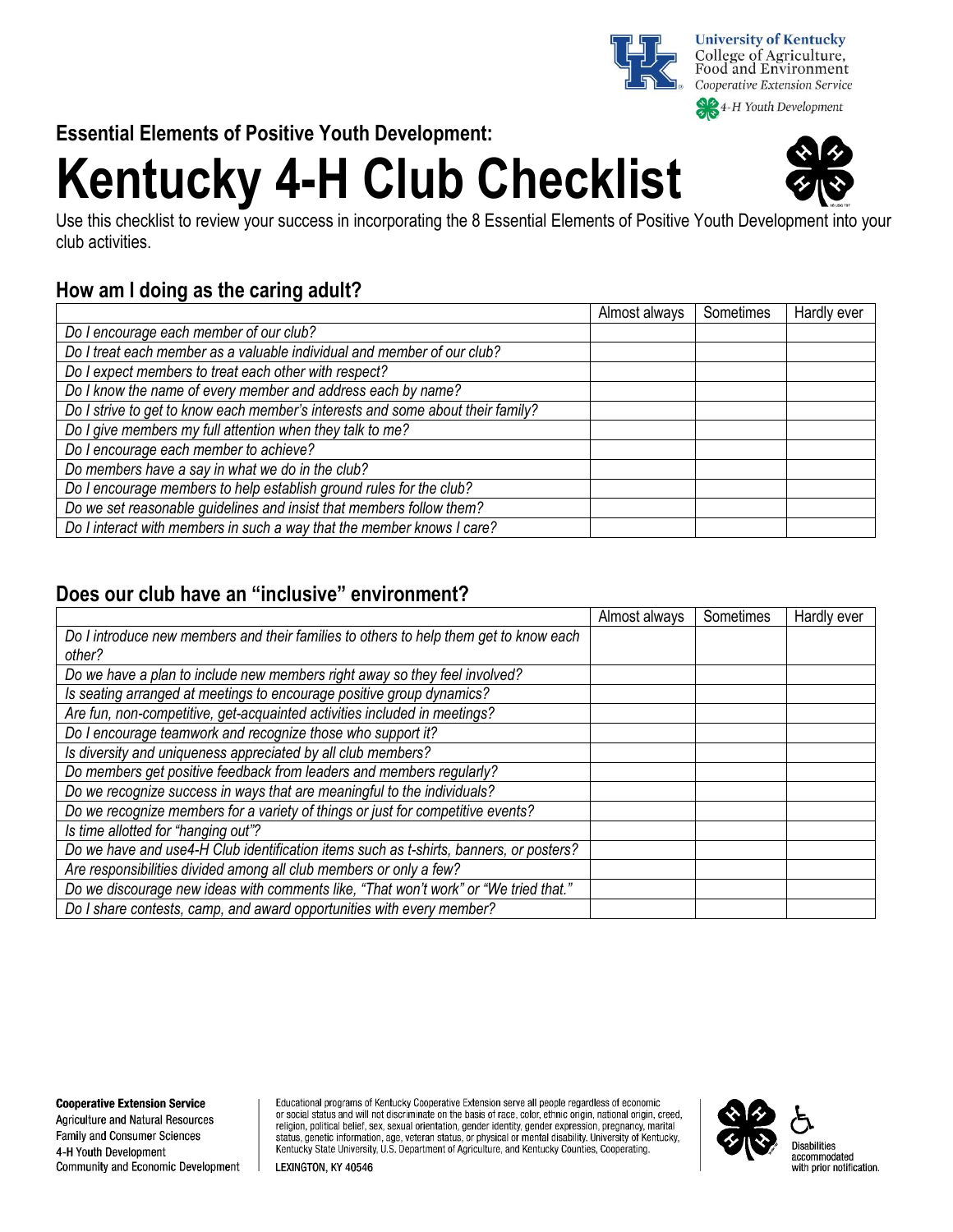## **Is our club an emotionally and physically safe place for all of our members?**

|                                                                                          | Almost always | Sometimes | Hardly ever |
|------------------------------------------------------------------------------------------|---------------|-----------|-------------|
| Are there enough adults for the youth involved to form a meaningful relationship with at |               |           |             |
| least one adult?                                                                         |               |           |             |
| Are all adults working with our club familiar with the client protection policy?         |               |           |             |
| Do leaders and members watch for hazards and eliminate them as they surface?             |               |           |             |
| Do youth have opportunities to learn to trust each other in order to feel safe           |               |           |             |
| participating?                                                                           |               |           |             |
| Are accommodations made for those with special needs?                                    |               |           |             |
| Does the group have clear and consistent rules and expectations for positive behavior?   |               |           |             |
| Are there reasonable methods for dealing with misbehavior?                               |               |           |             |
| Do we allow offensive language at meetings or functions?                                 |               |           |             |
| Are the activities we offer age appropriate?                                             |               |           |             |
| Do we strive for more than one youth and one adult in every setting?                     |               |           |             |
| Are youth encouraged to support each other rather than compete against each other?       |               |           |             |

## **Members in our club want to learn; therefore, we seek ways to do so.**

|                                                                                           | Almost always | Sometimes | Hardly ever |
|-------------------------------------------------------------------------------------------|---------------|-----------|-------------|
| Do all youth have opportunities to lead the club in some way?                             |               |           |             |
| Is there a way for youth to increase their knowledge and skills in their project area?    |               |           |             |
| Is there a chance to reflect on what they have learned?                                   |               |           |             |
| Do I apply experiential learning methods to all educational opportunities?                |               |           |             |
| Do the youth have a chance to make mistakes and grow from them?                           |               |           |             |
| Can youth participate in our club and pursue their own project interests as well?         |               |           |             |
| Are members given the opportunity to plan, conduct and evaluate their programs?           |               |           |             |
| Do we take the time to relate what is learned to real-life experiences wherever possible? |               |           |             |
| Do the youth commit to making 4-H and their project a priority?                           |               |           |             |

## **How are we doing at providing opportunities for mastery of skills?**

|                                                                                         | Almost always | Sometimes | Hardly ever |
|-----------------------------------------------------------------------------------------|---------------|-----------|-------------|
| Do I enjoy working with the club members and helping them increase in knowledge         |               |           |             |
| and skills in their project?                                                            |               |           |             |
| Do I have a desire to teach youth about their project?                                  |               |           |             |
| Do we have hands-on learning activities at club meetings?                               |               |           |             |
| Do we encourage members to set realistic yet lofty goals?                               |               |           |             |
| Do youth have opportunities to teach others and share what they've learned?             |               |           |             |
| Do we encourage members to help each other with project work, sharing their expertise?  |               |           |             |
| Are they encouraged to learn new skills and grow in their project as they mature?       |               |           |             |
| Do I offer activities to members to help build the skills needed?                       |               |           |             |
| Are the members encouraged to work with younger members?                                |               |           |             |
| Do I help them set personal goals and celebrate accomplishments?                        |               |           |             |
| Are the youth given the information to gain experience on their own and then reflect on |               |           |             |
| what they learned?                                                                      |               |           |             |
| Do we encourage everyone to speak in front of the club at some time?                    |               |           |             |
| Do they participate in county and out-of-county competitions related to their project?  |               |           |             |